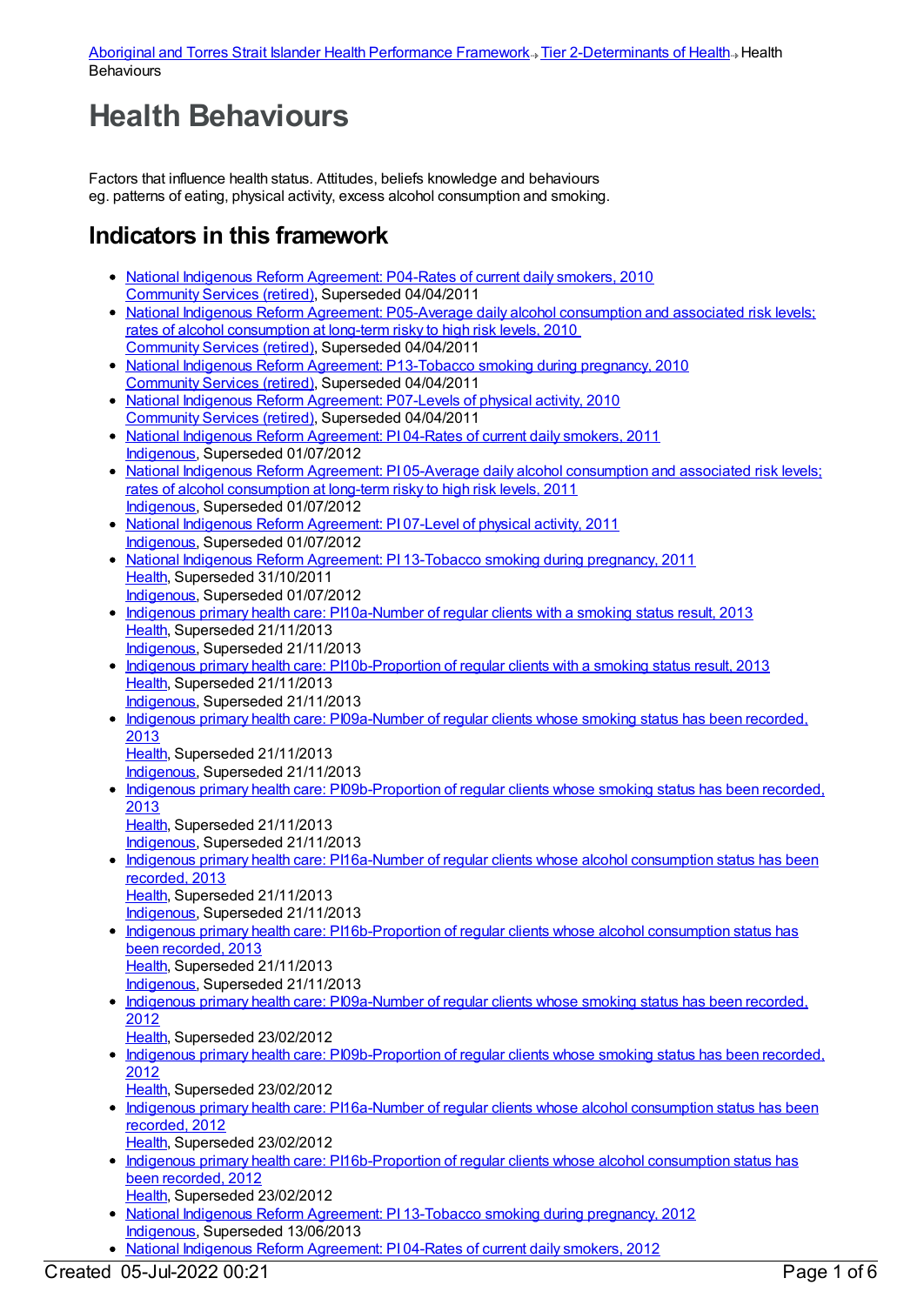[Indigenous](https://meteor.aihw.gov.au/RegistrationAuthority/6), Superseded 13/06/2013

- National Indigenous Reform Agreement: PI 05-Average daily alcohol [consumption](https://meteor.aihw.gov.au/content/438585) and associated risk levels; rates of alcohol consumption at long-term risky to high risk levels, 2012 [Indigenous](https://meteor.aihw.gov.au/RegistrationAuthority/6), Superseded 13/06/2013
- National Indigenous Reform [Agreement:](https://meteor.aihw.gov.au/content/438591) PI 07-Level of physical activity, 2012 [Indigenous](https://meteor.aihw.gov.au/RegistrationAuthority/6), Superseded 13/06/2013
- National Indigenous Reform [Agreement:](https://meteor.aihw.gov.au/content/482972) PI 03-Rates of current daily smokers, 2013 [Indigenous](https://meteor.aihw.gov.au/RegistrationAuthority/6), Superseded 13/12/2013
- National Indigenous Reform Agreement: PI 04-Levels of risky alcohol [consumption,](https://meteor.aihw.gov.au/content/482978) 2013 [Indigenous](https://meteor.aihw.gov.au/RegistrationAuthority/6), Superseded 13/12/2013
- National Indigenous Reform Agreement: PI [08-Tobacco](https://meteor.aihw.gov.au/content/484309) smoking during pregnancy, 2013 [Indigenous](https://meteor.aihw.gov.au/RegistrationAuthority/6), Superseded 13/12/2013
- Indigenous primary health care: [PI09a-Number](https://meteor.aihw.gov.au/content/504710) of regular clients whose smoking status has been recorded, 2014 [Health](https://meteor.aihw.gov.au/RegistrationAuthority/12), Superseded 13/03/2015
	- [Indigenous](https://meteor.aihw.gov.au/RegistrationAuthority/6), Superseded 13/03/2015
- Indigenous primary health care: [PI09b-Proportion](https://meteor.aihw.gov.au/content/504712) of regular clients whose smoking status has been recorded, 2014
	- [Health](https://meteor.aihw.gov.au/RegistrationAuthority/12), Superseded 13/03/2015
- [Indigenous](https://meteor.aihw.gov.au/RegistrationAuthority/6), Superseded 13/03/2015
- Indigenous primary health care: [PI10b-Proportion](https://meteor.aihw.gov.au/content/504716) of regular clients with a smoking status result, 2014 [Health](https://meteor.aihw.gov.au/RegistrationAuthority/12), Superseded 13/03/2015 [Indigenous](https://meteor.aihw.gov.au/RegistrationAuthority/6), Superseded 13/03/2015
- Indigenous primary health care: [PI11a-Number](https://meteor.aihw.gov.au/content/481489) of regular clients who gave birth within the previous 12 months with a smoking status of 'current smoker', 'ex-smoker' or 'never smoked', 2014 [Health](https://meteor.aihw.gov.au/RegistrationAuthority/12), Superseded 13/03/2015 [Indigenous](https://meteor.aihw.gov.au/RegistrationAuthority/6), Superseded 13/03/2015
- Indigenous primary health care: [PI11b-Proportion](https://meteor.aihw.gov.au/content/481494) of regular clients who gave birth within the previous 12 months with a smoking status of 'current smoker', 'ex-smoker' or 'never smoked', 2014 [Health](https://meteor.aihw.gov.au/RegistrationAuthority/12), Superseded 13/03/2015 [Indigenous](https://meteor.aihw.gov.au/RegistrationAuthority/6), Superseded 13/03/2015
- Indigenous primary health care: [PI16a-Number](https://meteor.aihw.gov.au/content/504743) of regular clients whose alcohol consumption status has been recorded, 2014 [Health](https://meteor.aihw.gov.au/RegistrationAuthority/12), Superseded 13/03/2015 [Indigenous](https://meteor.aihw.gov.au/RegistrationAuthority/6), Superseded 13/03/2015
- Indigenous primary health care: [PI16b-Proportion](https://meteor.aihw.gov.au/content/504745) of regular clients whose alcohol consumption status has been recorded, 2014 [Health](https://meteor.aihw.gov.au/RegistrationAuthority/12), Superseded 13/03/2015
	- [Indigenous](https://meteor.aihw.gov.au/RegistrationAuthority/6), Superseded 13/03/2015
- Indigenous primary health care: [PI10a-Number](https://meteor.aihw.gov.au/content/504714) of regular clients with a smoking status result, 2014 [Health](https://meteor.aihw.gov.au/RegistrationAuthority/12), Superseded 13/03/2015
- [Indigenous](https://meteor.aihw.gov.au/RegistrationAuthority/6), Superseded 13/03/2015 • National Indigenous Reform [Agreement:](https://meteor.aihw.gov.au/content/525831) PI 03-Rates of current daily smokers, 2014 [Indigenous](https://meteor.aihw.gov.au/RegistrationAuthority/6), Superseded 24/11/2014
- National Indigenous Reform Agreement: PI 04-Levels of risky alcohol [consumption,](https://meteor.aihw.gov.au/content/525837) 2014 [Indigenous](https://meteor.aihw.gov.au/RegistrationAuthority/6), Superseded 24/11/2014
- National Indigenous Reform Agreement: PI [08-Tobacco](https://meteor.aihw.gov.au/content/525835) smoking during pregnancy, 2014 [Indigenous](https://meteor.aihw.gov.au/RegistrationAuthority/6), Superseded 24/11/2014
- Indigenous primary health care: [PI09a-Number](https://meteor.aihw.gov.au/content/589019) of regular clients whose smoking status has been recorded, 2015
	- [Health](https://meteor.aihw.gov.au/RegistrationAuthority/12), Superseded 05/10/2016
	- [Indigenous](https://meteor.aihw.gov.au/RegistrationAuthority/6), Superseded 20/01/2017
- Indigenous primary health care: [PI09b-Proportion](https://meteor.aihw.gov.au/content/589021) of regular clients whose smoking status has been recorded, 2015 [Health](https://meteor.aihw.gov.au/RegistrationAuthority/12), Superseded 05/10/2016
	- [Indigenous](https://meteor.aihw.gov.au/RegistrationAuthority/6), Superseded 20/01/2017
- Indigenous primary health care: [PI10a-Number](https://meteor.aihw.gov.au/content/589026) of regular clients with a smoking status result, 2015 [Health](https://meteor.aihw.gov.au/RegistrationAuthority/12), Superseded 05/10/2016 [Indigenous](https://meteor.aihw.gov.au/RegistrationAuthority/6), Superseded 20/01/2017
- Indigenous primary health care: [PI10b-Proportion](https://meteor.aihw.gov.au/content/589030) of regular clients with a smoking status result, 2015 [Health](https://meteor.aihw.gov.au/RegistrationAuthority/12), Superseded 05/10/2016 [Indigenous](https://meteor.aihw.gov.au/RegistrationAuthority/6), Superseded 20/01/2017
- Indigenous primary health care: [PI16a-Number](https://meteor.aihw.gov.au/content/589061) of regular clients whose alcohol consumption status has been recorded, 2015 [Health](https://meteor.aihw.gov.au/RegistrationAuthority/12), Superseded 05/10/2016 [Indigenous](https://meteor.aihw.gov.au/RegistrationAuthority/6), Superseded 20/01/2017
- Indigenous primary health care: [PI16b-Proportion](https://meteor.aihw.gov.au/content/589064) of regular clients whose alcohol consumption status has been recorded, 2015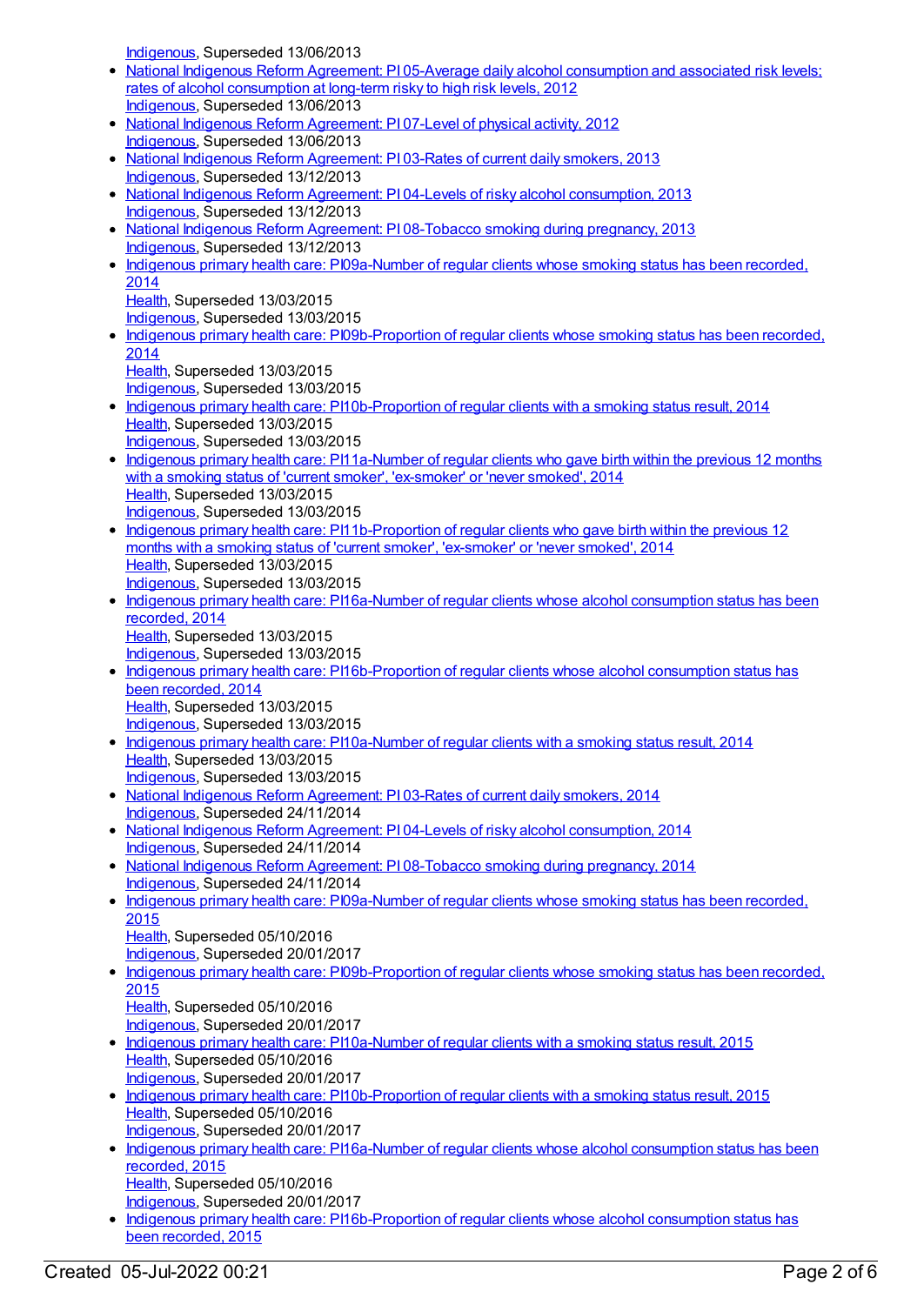[Health](https://meteor.aihw.gov.au/RegistrationAuthority/12), Superseded 05/10/2016 [Indigenous](https://meteor.aihw.gov.au/RegistrationAuthority/6), Superseded 20/01/2017

- National Indigenous Reform [Agreement:](https://meteor.aihw.gov.au/content/579068) PI 03-Rates of current daily smokers, 2015 [Indigenous](https://meteor.aihw.gov.au/RegistrationAuthority/6), Superseded 18/11/2015
- National Indigenous Reform Agreement: PI 04-Levels of risky alcohol [consumption,](https://meteor.aihw.gov.au/content/579070) 2015 [Indigenous](https://meteor.aihw.gov.au/RegistrationAuthority/6), Superseded 18/11/2015
- National Indigenous Reform Agreement: PI [08-Tobacco](https://meteor.aihw.gov.au/content/579078) smoking during pregnancy, 2015 [Indigenous](https://meteor.aihw.gov.au/RegistrationAuthority/6), Superseded 18/11/2015
- Indigenous primary health care: [PI17a-Number](https://meteor.aihw.gov.au/content/591952) of regular clients who had an AUDIT-C with result within specified levels, 2015 [Health](https://meteor.aihw.gov.au/RegistrationAuthority/12), Superseded 05/10/2016 [Indigenous](https://meteor.aihw.gov.au/RegistrationAuthority/6), Superseded 20/01/2017
- Indigenous primary health care: [PI17b-Proportion](https://meteor.aihw.gov.au/content/585006) of regular clients who had an AUDIT-C with result within specified levels, 2015 [Health](https://meteor.aihw.gov.au/RegistrationAuthority/12), Superseded 05/10/2016 [Indigenous](https://meteor.aihw.gov.au/RegistrationAuthority/6), Superseded 20/01/2017
- Indigenous primary health care: [PI11a-Number](https://meteor.aihw.gov.au/content/589035) of regular clients who gave birth within the previous 12 months with a smoking status of 'current smoker', 'ex-smoker' or 'never smoked', 2015 [Health](https://meteor.aihw.gov.au/RegistrationAuthority/12), Superseded 05/10/2016 [Indigenous](https://meteor.aihw.gov.au/RegistrationAuthority/6), Superseded 20/01/2017
- Indigenous primary health care: [PI11b-Proportion](https://meteor.aihw.gov.au/content/589037) of regular clients who gave birth within the previous 12 months with a smoking status of 'current smoker', 'ex-smoker' or 'never smoked', 2015 [Health](https://meteor.aihw.gov.au/RegistrationAuthority/12), Superseded 05/10/2016 [Indigenous](https://meteor.aihw.gov.au/RegistrationAuthority/6), Superseded 20/01/2017
- National Indigenous Reform [Agreement:](https://meteor.aihw.gov.au/content/611151) PI 03—Rates of current daily smokers, 2016 [Indigenous](https://meteor.aihw.gov.au/RegistrationAuthority/6), Superseded 01/07/2016
- National Indigenous Reform Agreement: PI 04—Levels of risky alcohol [consumption,](https://meteor.aihw.gov.au/content/611159) 2016 [Indigenous](https://meteor.aihw.gov.au/RegistrationAuthority/6), Superseded 01/07/2016
- National Indigenous Reform Agreement: PI [08—Tobacco](https://meteor.aihw.gov.au/content/611180) smoking during pregnancy, 2016 [Indigenous](https://meteor.aihw.gov.au/RegistrationAuthority/6), Superseded 01/07/2016
- Indigenous primary health care: [PI09a-Number](https://meteor.aihw.gov.au/content/663863) of regular clients whose smoking status has been recorded. 2015-2017
- [Health](https://meteor.aihw.gov.au/RegistrationAuthority/12), Superseded 25/01/2018 [Indigenous](https://meteor.aihw.gov.au/RegistrationAuthority/6), Superseded 27/02/2018
- Indigenous primary health care: [PI09b-Proportion](https://meteor.aihw.gov.au/content/663866) of regular clients whose smoking status has been recorded, 2015-2017
	- [Health](https://meteor.aihw.gov.au/RegistrationAuthority/12), Superseded 25/01/2018 [Indigenous](https://meteor.aihw.gov.au/RegistrationAuthority/6), Superseded 27/02/2018
- Indigenous primary health care: [PI10a-Number](https://meteor.aihw.gov.au/content/663870) of regular clients with a smoking status result, 2015-2017 [Health](https://meteor.aihw.gov.au/RegistrationAuthority/12), Superseded 25/01/2018 [Indigenous](https://meteor.aihw.gov.au/RegistrationAuthority/6), Superseded 27/02/2018
- Indigenous primary health care: [PI11b-Proportion](https://meteor.aihw.gov.au/content/663876) of regular clients who gave birth within the previous 12 months with a smoking status of 'current smoker', 'ex-smoker' or 'never smoked', 2015-2017 [Health](https://meteor.aihw.gov.au/RegistrationAuthority/12), Superseded 25/01/2018 [Indigenous](https://meteor.aihw.gov.au/RegistrationAuthority/6), Superseded 27/02/2018
- Indigenous primary health care: [PI16a-Number](https://meteor.aihw.gov.au/content/663878) of regular clients whose alcohol consumption status has been recorded, 2015-2017 [Health](https://meteor.aihw.gov.au/RegistrationAuthority/12), Superseded 25/01/2018 [Indigenous](https://meteor.aihw.gov.au/RegistrationAuthority/6), Superseded 27/02/2018
- Indigenous primary health care: [PI16b-Proportion](https://meteor.aihw.gov.au/content/663880) of regular clients whose alcohol consumption status has been recorded, 2015-2017 [Health](https://meteor.aihw.gov.au/RegistrationAuthority/12), Superseded 25/01/2018
- [Indigenous](https://meteor.aihw.gov.au/RegistrationAuthority/6), Superseded 27/02/2018 • Indigenous primary health care: [PI17a-Number](https://meteor.aihw.gov.au/content/663963) of regular clients who had an AUDIT-C with result within specified levels, 2015-2017 [Health](https://meteor.aihw.gov.au/RegistrationAuthority/12), Superseded 25/01/2018 [Indigenous](https://meteor.aihw.gov.au/RegistrationAuthority/6), Superseded 27/02/2018
- Indigenous primary health care: [PI17b-Proportion](https://meteor.aihw.gov.au/content/663965) of regular clients who had an AUDIT-C with result within specified levels, 2015-2017 [Health](https://meteor.aihw.gov.au/RegistrationAuthority/12), Superseded 25/01/2018 [Indigenous](https://meteor.aihw.gov.au/RegistrationAuthority/6), Superseded 27/02/2018
- Indigenous primary health care: [PI11a-Number](https://meteor.aihw.gov.au/content/663874) of regular clients who gave birth within the previous 12 months with a smoking status of 'current smoker', 'ex-smoker' or 'never smoked', 2015-2017 [Health](https://meteor.aihw.gov.au/RegistrationAuthority/12), Superseded 25/01/2018 [Indigenous](https://meteor.aihw.gov.au/RegistrationAuthority/6), Superseded 27/02/2018
- National Indigenous Reform [Agreement:](https://meteor.aihw.gov.au/content/645387) PI 03—Rates of current daily smokers, 2017 [Indigenous](https://meteor.aihw.gov.au/RegistrationAuthority/6), Superseded 06/06/2017
- National Indigenous Reform Agreement: PI 04—Levels of risky alcohol [consumption,](https://meteor.aihw.gov.au/content/645389) 2017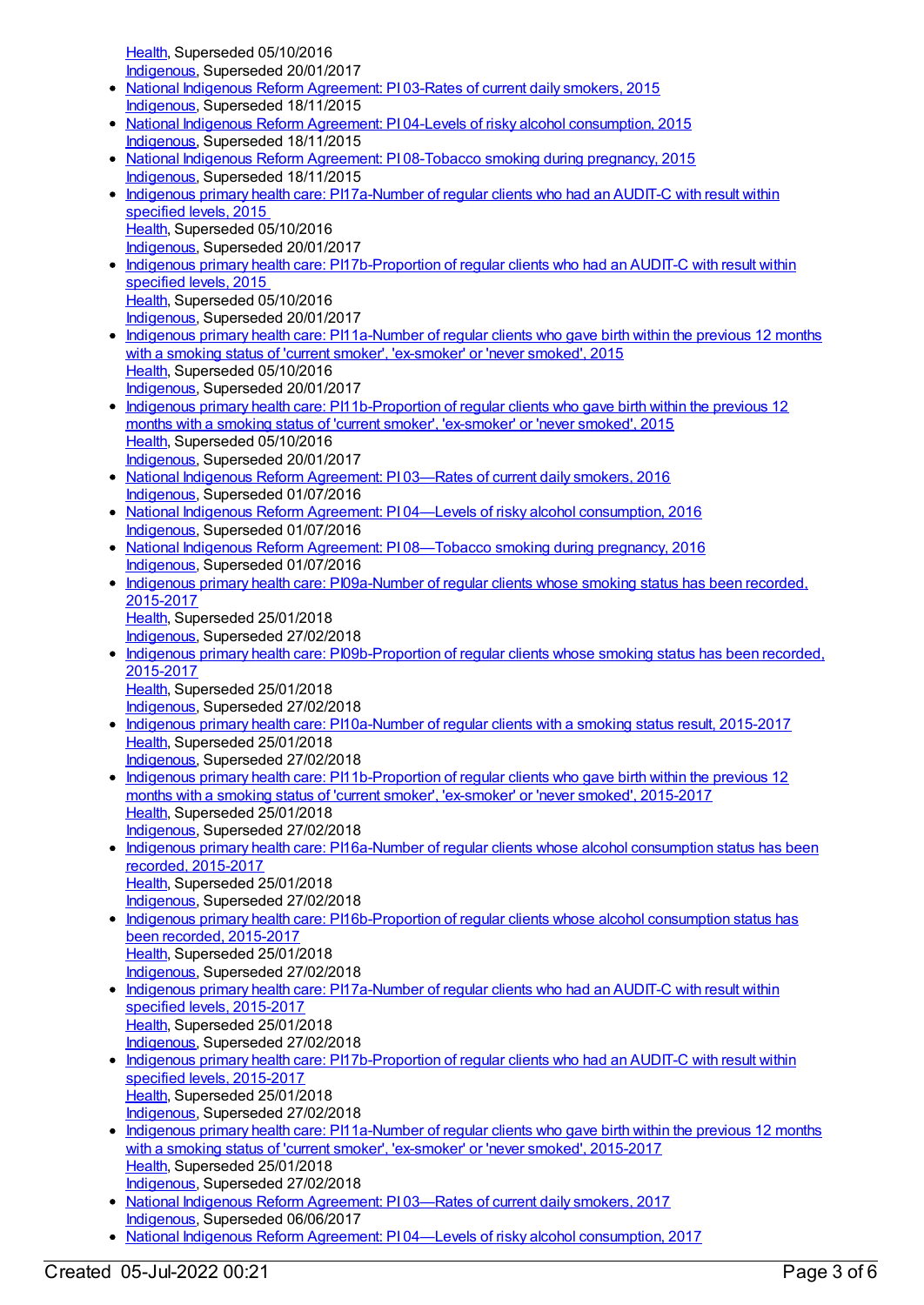[Indigenous](https://meteor.aihw.gov.au/RegistrationAuthority/6), Superseded 06/06/2017

- National Indigenous Reform Agreement: PI 08-Tobacco smoking during pregnancy, 2017 [Indigenous](https://meteor.aihw.gov.au/RegistrationAuthority/6), Superseded 06/06/2017
- Indigenous primary health care: [PI16a-Number](https://meteor.aihw.gov.au/content/686354) of regular clients whose alcohol consumption status has been recorded, 2015-2017 [Health](https://meteor.aihw.gov.au/RegistrationAuthority/12), Superseded 17/10/2018 [Indigenous](https://meteor.aihw.gov.au/RegistrationAuthority/6), Superseded 17/10/2018
- Indigenous primary health care: [PI16b-Proportion](https://meteor.aihw.gov.au/content/686399) of regular clients whose alcohol consumption status has been recorded, 2015-2017 [Health](https://meteor.aihw.gov.au/RegistrationAuthority/12), Superseded 17/10/2018 [Indigenous](https://meteor.aihw.gov.au/RegistrationAuthority/6), Superseded 17/10/2018
- Indigenous primary health care: [PI17a-Number](https://meteor.aihw.gov.au/content/686358) of regular clients who had an AUDIT-C with result within specified levels, 2015-2017 [Health](https://meteor.aihw.gov.au/RegistrationAuthority/12), Superseded 17/10/2018 [Indigenous](https://meteor.aihw.gov.au/RegistrationAuthority/6), Superseded 17/10/2018
- Indigenous primary health care: [PI17b-Proportion](https://meteor.aihw.gov.au/content/686360) of regular clients who had an AUDIT-C with result within specified levels, 2015-2017 [Health](https://meteor.aihw.gov.au/RegistrationAuthority/12), Superseded 17/10/2018 [Indigenous](https://meteor.aihw.gov.au/RegistrationAuthority/6), Superseded 17/10/2018
- Indigenous primary health care: [PI09a-Number](https://meteor.aihw.gov.au/content/686447) of regular clients whose smoking status has been recorded, 2015-2017 [Health](https://meteor.aihw.gov.au/RegistrationAuthority/12), Superseded 17/10/2018 [Indigenous](https://meteor.aihw.gov.au/RegistrationAuthority/6), Superseded 17/10/2018
- Indigenous primary health care: [PI09b-Proportion](https://meteor.aihw.gov.au/content/686451) of regular clients whose smoking status has been recorded, 2015-2017 [Health](https://meteor.aihw.gov.au/RegistrationAuthority/12), Superseded 17/10/2018 [Indigenous](https://meteor.aihw.gov.au/RegistrationAuthority/6), Superseded 17/10/2018
- Indigenous primary health care: [PI10a-Number](https://meteor.aihw.gov.au/content/686454) of regular clients with a smoking status result, 2015-2017 [Health](https://meteor.aihw.gov.au/RegistrationAuthority/12), Superseded 17/10/2018 [Indigenous](https://meteor.aihw.gov.au/RegistrationAuthority/6), Superseded 17/10/2018
- Indigenous primary health care: [PI10b-Proportion](https://meteor.aihw.gov.au/content/686456) of regular clients with a smoking status result, 2015-2017 [Health](https://meteor.aihw.gov.au/RegistrationAuthority/12), Superseded 17/10/2018
- [Indigenous](https://meteor.aihw.gov.au/RegistrationAuthority/6), Superseded 17/10/2018 • Indigenous primary health care: [PI10b-Proportion](https://meteor.aihw.gov.au/content/663872) of regular clients with a smoking status result, 2015-2017 [Health](https://meteor.aihw.gov.au/RegistrationAuthority/12), Superseded 25/01/2018 [Indigenous](https://meteor.aihw.gov.au/RegistrationAuthority/6), Superseded 27/02/2018
- Indigenous primary health care: [PI11a-Number](https://meteor.aihw.gov.au/content/686460) of regular clients who gave birth within the previous 12 months with a smoking status of 'current smoker', 'ex-smoker' or 'never smoked', 2015-2017 [Health](https://meteor.aihw.gov.au/RegistrationAuthority/12), Superseded 17/10/2018 [Indigenous](https://meteor.aihw.gov.au/RegistrationAuthority/6), Superseded 17/10/2018
- Indigenous primary health care: [PI11b-Proportion](https://meteor.aihw.gov.au/content/686465) of regular clients who gave birth within the previous 12 months with a smoking status of 'current smoker', 'ex-smoker' or 'never smoked', 2015-2017 [Health](https://meteor.aihw.gov.au/RegistrationAuthority/12), Superseded 17/10/2018 [Indigenous](https://meteor.aihw.gov.au/RegistrationAuthority/6), Superseded 17/10/2018
- National Indigenous Reform [Agreement:](https://meteor.aihw.gov.au/content/668668) PI 03-Rates of current daily smokers, 2018 [Indigenous](https://meteor.aihw.gov.au/RegistrationAuthority/6), Superseded 31/07/2018
- National Indigenous Reform Agreement: PI 04-Levels of risky alcohol [consumption,](https://meteor.aihw.gov.au/content/668670) 2018 [Indigenous](https://meteor.aihw.gov.au/RegistrationAuthority/6), Superseded 31/07/2018
- National Indigenous Reform Agreement: PI [08-Tobacco](https://meteor.aihw.gov.au/content/668672) smoking during pregnancy, 2018 [Indigenous](https://meteor.aihw.gov.au/RegistrationAuthority/6), Superseded 31/07/2018
- Indigenous primary health care: [PI09b-Proportion](https://meteor.aihw.gov.au/content/687959) of regular clients whose smoking status has been recorded, 2018-2019 [Health](https://meteor.aihw.gov.au/RegistrationAuthority/12), Superseded 16/01/2020 [Indigenous](https://meteor.aihw.gov.au/RegistrationAuthority/6), Superseded 14/07/2021
- Indigenous primary health care: [PI10a-Number](https://meteor.aihw.gov.au/content/687961) of regular clients with a smoking status result, 2018-2019 [Health](https://meteor.aihw.gov.au/RegistrationAuthority/12), Superseded 16/01/2020 [Indigenous](https://meteor.aihw.gov.au/RegistrationAuthority/6), Superseded 14/07/2021
- Indigenous primary health care: [PI10b-Proportion](https://meteor.aihw.gov.au/content/687963) of regular clients with a smoking status result, 2018-2019 [Health](https://meteor.aihw.gov.au/RegistrationAuthority/12), Superseded 16/01/2020 [Indigenous](https://meteor.aihw.gov.au/RegistrationAuthority/6), Superseded 14/07/2021
- Indigenous primary health care: [PI11a-Number](https://meteor.aihw.gov.au/content/687966) of regular clients who gave birth within the previous 12 months with a smoking status of 'current smoker', 'ex-smoker' or 'never smoked', 2018-2019 [Health](https://meteor.aihw.gov.au/RegistrationAuthority/12), Superseded 16/01/2020 [Indigenous](https://meteor.aihw.gov.au/RegistrationAuthority/6), Superseded 14/07/2021
- Indigenous primary health care: [PI11b-Proportion](https://meteor.aihw.gov.au/content/687968) of regular clients who gave birth within the previous 12 months with a smoking status of 'current smoker', 'ex-smoker' or 'never smoked', 2018-2019 [Health](https://meteor.aihw.gov.au/RegistrationAuthority/12), Superseded 16/01/2020 [Indigenous](https://meteor.aihw.gov.au/RegistrationAuthority/6), Superseded 14/07/2021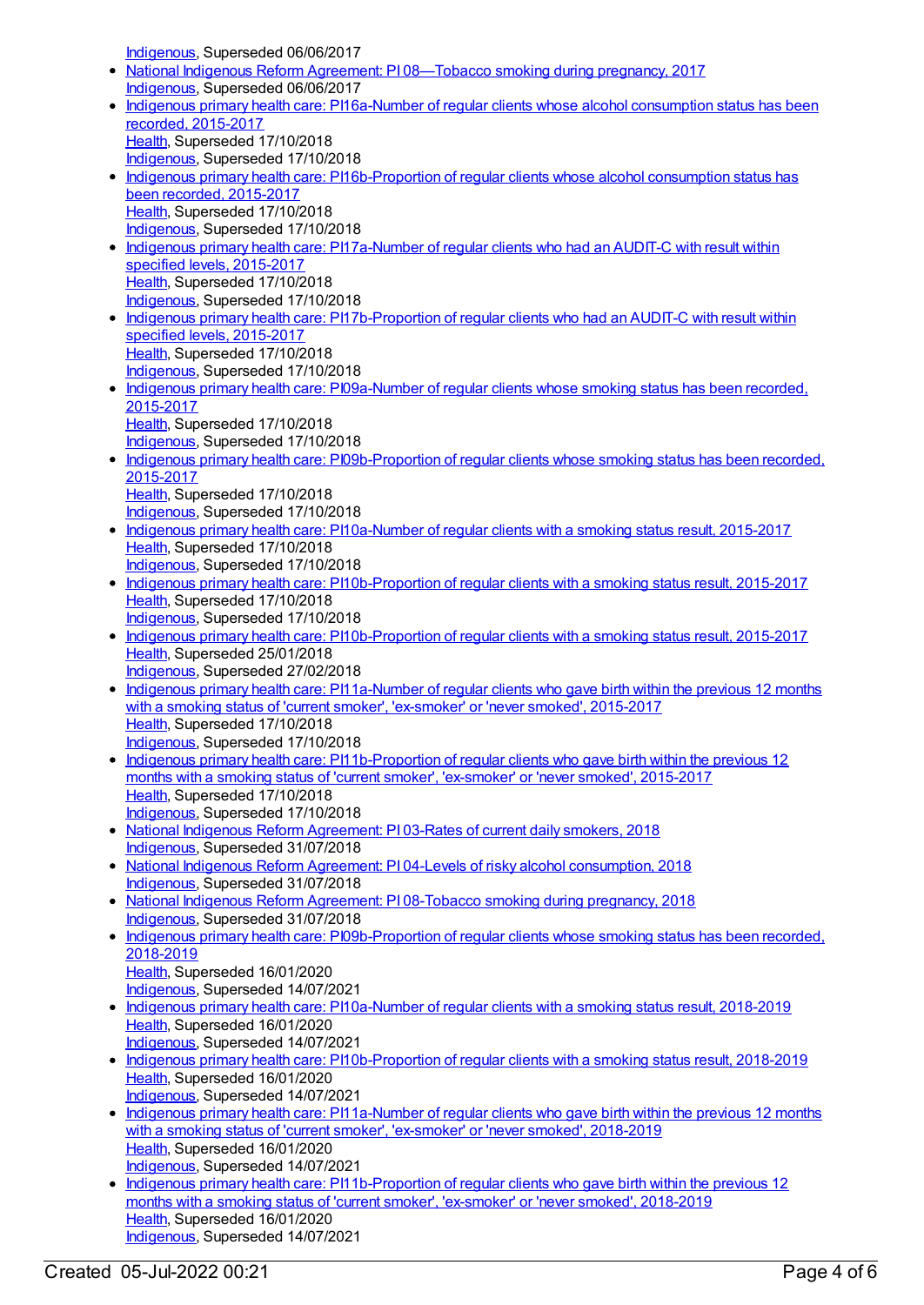- Indigenous primary health care: [PI16a-Number](https://meteor.aihw.gov.au/content/687988) of regular clients whose alcohol consumption status has been recorded, 2018-2019 [Health](https://meteor.aihw.gov.au/RegistrationAuthority/12), Superseded 16/01/2020 [Indigenous](https://meteor.aihw.gov.au/RegistrationAuthority/6), Superseded 14/07/2021 • Indigenous primary health care: [PI16b-Proportion](https://meteor.aihw.gov.au/content/687990) of regular clients whose alcohol consumption status has
- been recorded, 2018-2019 [Health](https://meteor.aihw.gov.au/RegistrationAuthority/12), Superseded 16/01/2020 [Indigenous](https://meteor.aihw.gov.au/RegistrationAuthority/6), Superseded 14/07/2021
- Indigenous primary health care: [PI17a-Number](https://meteor.aihw.gov.au/content/687992) of regular clients who had an AUDIT-C with result within specified levels, 2018-2019 [Health](https://meteor.aihw.gov.au/RegistrationAuthority/12), Superseded 16/01/2020 [Indigenous](https://meteor.aihw.gov.au/RegistrationAuthority/6), Superseded 14/07/2021
- Indigenous primary health care: [PI17b-Proportion](https://meteor.aihw.gov.au/content/687994) of regular clients who had an AUDIT-C with result within specified levels, 2018-2019 [Health](https://meteor.aihw.gov.au/RegistrationAuthority/12), Superseded 16/01/2020 [Indigenous](https://meteor.aihw.gov.au/RegistrationAuthority/6), Superseded 14/07/2021
- Indigenous primary health care: [PI09a-Number](https://meteor.aihw.gov.au/content/687957) of regular clients whose smoking status has been recorded. 2018-2019 [Health](https://meteor.aihw.gov.au/RegistrationAuthority/12), Superseded 16/01/2020 [Indigenous](https://meteor.aihw.gov.au/RegistrationAuthority/6), Superseded 14/07/2021
- National Indigenous Reform Agreement: PI [08-Tobacco](https://meteor.aihw.gov.au/content/699456) smoking during pregnancy, 2019 [Indigenous](https://meteor.aihw.gov.au/RegistrationAuthority/6), Superseded 23/08/2019
- National Indigenous Reform Agreement: PI 04-Levels of risky alcohol [consumption,](https://meteor.aihw.gov.au/content/697285) 2019 [Indigenous](https://meteor.aihw.gov.au/RegistrationAuthority/6), Superseded 23/08/2019
- National Indigenous Reform [Agreement:](https://meteor.aihw.gov.au/content/697098) PI 03-Rates of current daily smokers, 2019 [Indigenous](https://meteor.aihw.gov.au/RegistrationAuthority/6), Superseded 17/11/2019
- National Indigenous Reform Agreement: PI [08-Tobacco](https://meteor.aihw.gov.au/content/718486) smoking during pregnancy, 2020 [Indigenous](https://meteor.aihw.gov.au/RegistrationAuthority/6), Standard 23/08/2019
- National Indigenous Reform Agreement: PI 04-Levels of risky alcohol [consumption,](https://meteor.aihw.gov.au/content/718478) 2020 [Indigenous](https://meteor.aihw.gov.au/RegistrationAuthority/6), Standard 23/08/2019
- National Indigenous Reform [Agreement:](https://meteor.aihw.gov.au/content/718475) PI 03-Rates of current daily smokers, 2020 [Indigenous](https://meteor.aihw.gov.au/RegistrationAuthority/6), Standard 17/11/2019
- [Indigenous-specific](https://meteor.aihw.gov.au/content/739361) primary health care: PI09a-Number of Indigenous regular clients who have smoking status recorded, December 2020 [Indigenous](https://meteor.aihw.gov.au/RegistrationAuthority/6), Standard 14/07/2021
- [Indigenous-specific](https://meteor.aihw.gov.au/content/739363) primary health care: PI09b-Proportion of Indigenous regular clients who have smoking status recorded, December 2020 [Indigenous](https://meteor.aihw.gov.au/RegistrationAuthority/6), Standard 14/07/2021
- [Indigenous-specific](https://meteor.aihw.gov.au/content/739370) primary health care: PI10a-Number of Indigenous regular clients who have a smoking status result within specified categories, December 2020 [Indigenous](https://meteor.aihw.gov.au/RegistrationAuthority/6), Standard 14/07/2021
- [Indigenous-specific](https://meteor.aihw.gov.au/content/739372) primary health care: PI10b-Proportion of Indigenous regular clients who have a smoking status result within specified categories, December 2020 [Indigenous](https://meteor.aihw.gov.au/RegistrationAuthority/6), Standard 14/07/2021
- [Indigenous-specific](https://meteor.aihw.gov.au/content/739375) primary health care: PI11a-Number of Indigenous regular clients who gave birth within the previous 12 months who have a smoking status result within specified categories, December 2020 [Indigenous](https://meteor.aihw.gov.au/RegistrationAuthority/6), Standard 14/07/2021
- [Indigenous-specific](https://meteor.aihw.gov.au/content/739380) primary health care: PI11b-Proportion of Indigenous regular clients who gave birth within the previous 12 months who have a smoking status result within specified categories, December 2020 [Indigenous](https://meteor.aihw.gov.au/RegistrationAuthority/6), Standard 14/07/2021
- [Indigenous-specific](https://meteor.aihw.gov.au/content/739402) primary health care: PI16a-Number of Indigenous regular clients who have alcohol consumption status recorded, December 2020 [Indigenous](https://meteor.aihw.gov.au/RegistrationAuthority/6), Standard 14/07/2021
- [Indigenous-specific](https://meteor.aihw.gov.au/content/739405) primary health care: PI16b-Proportion of Indigenous regular clients who have alcohol consumption status recorded, December 2020 [Indigenous](https://meteor.aihw.gov.au/RegistrationAuthority/6), Standard 14/07/2021
- [Indigenous-specific](https://meteor.aihw.gov.au/content/739423) primary health care: PI17a-Number of Indigenous regular clients who have an AUDIT-C result within specified levels, December 2020 [Indigenous](https://meteor.aihw.gov.au/RegistrationAuthority/6), Standard 14/07/2021
- [Indigenous-specific](https://meteor.aihw.gov.au/content/739426) primary health care: PI17b-Proportion of Indigenous regular clients who have an AUDIT-C result within specified levels, December 2020 [Indigenous](https://meteor.aihw.gov.au/RegistrationAuthority/6), Standard 14/07/2021
- Indigenous primary health care: [PI09a-Number](https://meteor.aihw.gov.au/content/717300) of regular clients whose smoking status has been recorded, June 2020 [Health](https://meteor.aihw.gov.au/RegistrationAuthority/12), Retired 13/10/2021
- [Indigenous](https://meteor.aihw.gov.au/RegistrationAuthority/6), Superseded 14/07/2021
- Indigenous primary health care: [PI09b-Proportion](https://meteor.aihw.gov.au/content/717302) of regular clients whose smoking status has been recorded, June 2020